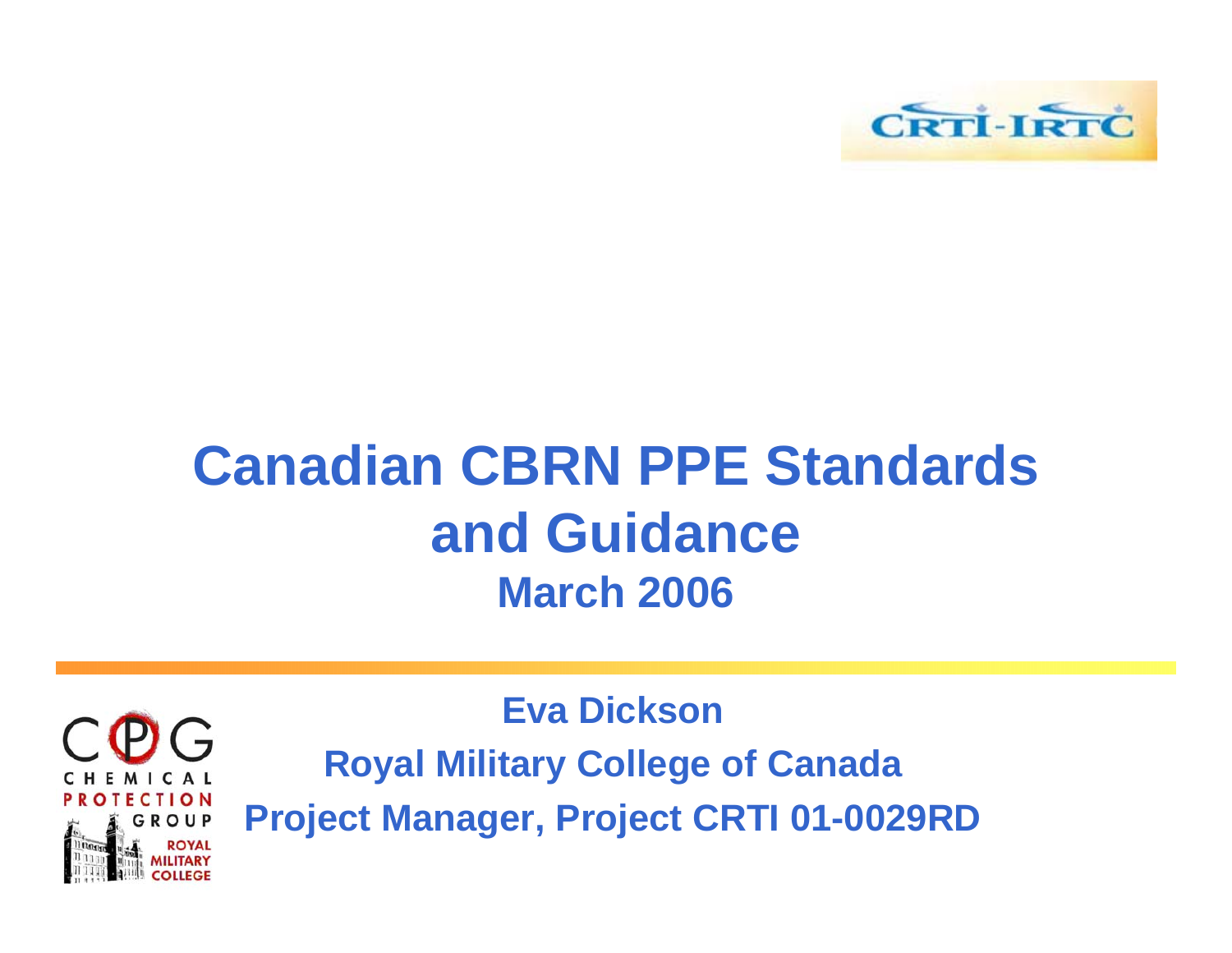# **The project objectives**

- **To provide guidance to first responders in the use and selection of protective equipment in order to enhance preparation for response to a CB incident**
	- **To drive the development of equipment guidelines** and standards in this area for Canada



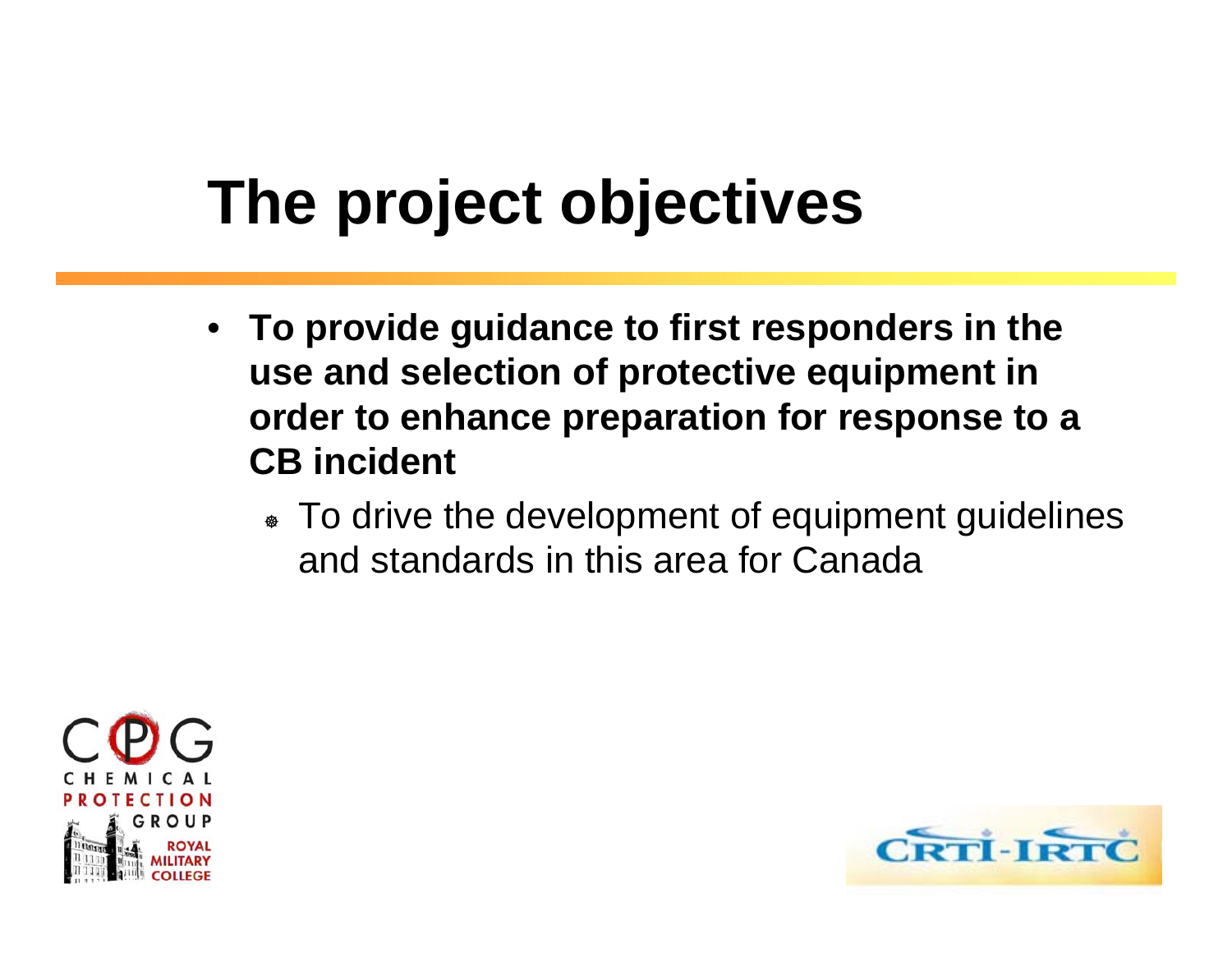## **The approach**

- • **R&D and guidance development in concert**
	- **Specialists and responders participate in program**
- • **Determining what's needed**
	- **Model scenarios**
	- **WID Understand responder roles, requirements and and anally example.** response procedures
	- **Research toxicology of C,B,R agents**



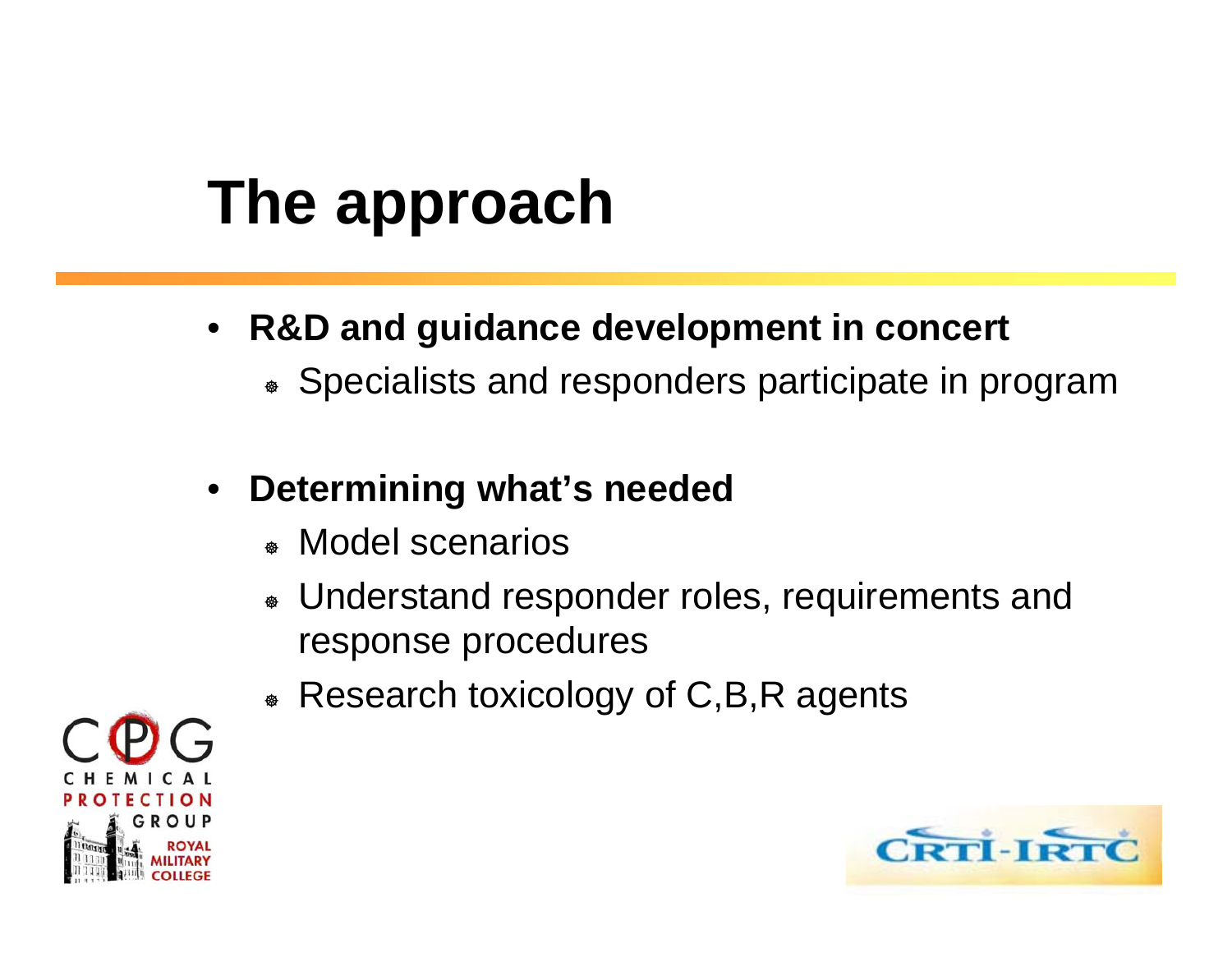# **The approach**

- • **Determining what's possible**
	- **Model protective performance of clothing and** respirators
	- **Measure protection under realistic (workplace)** conditions
	- **Examine a variety of styles of protective** equipment
	- **Measure performance using a wide variety of \*** appropriate agent simulants, toxic industrial chemicals



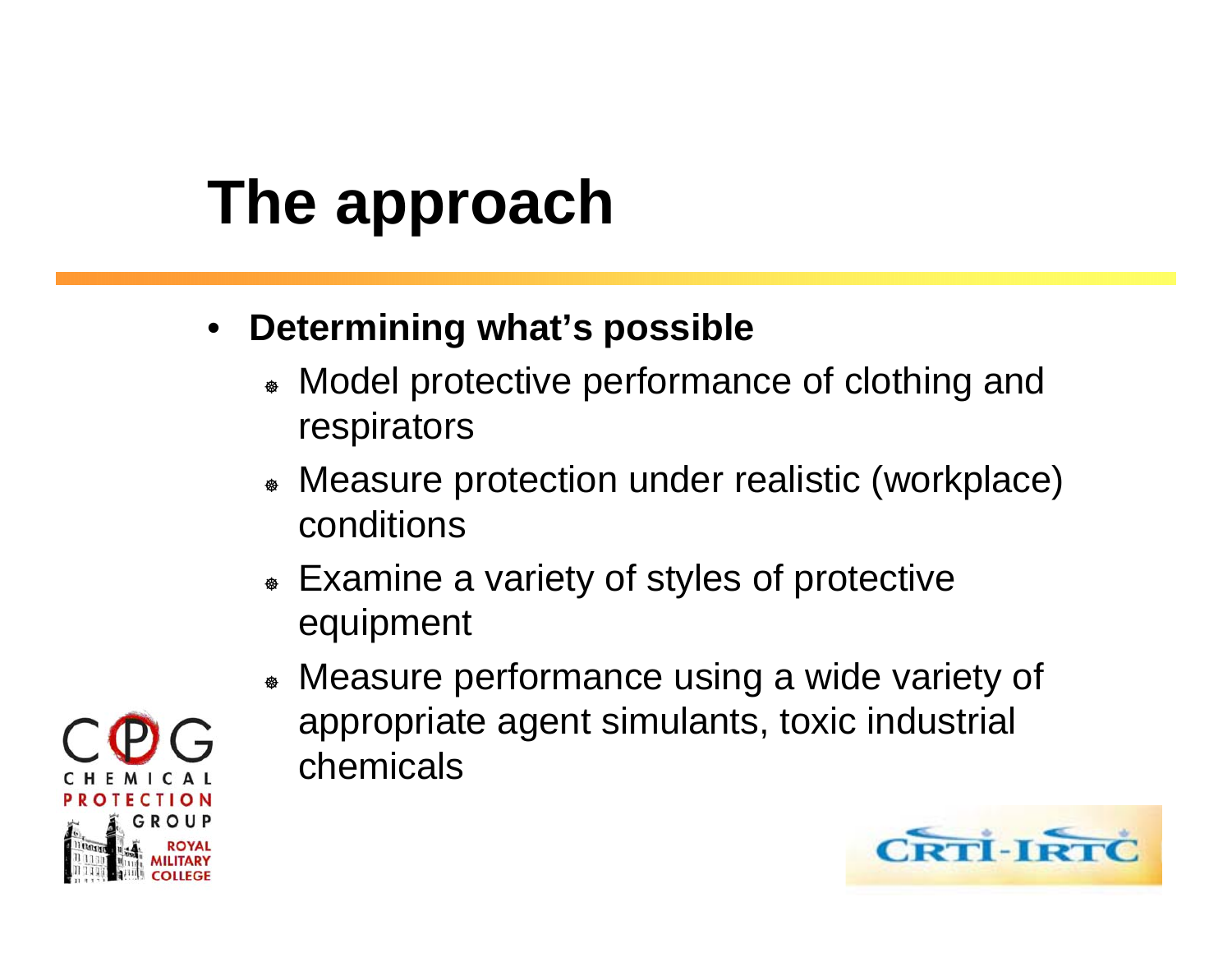#### **The approach**

- **Setting and meeting new requirements**
	- **Develop standard assessment methods**
	- **Set requirements**
	- ₩ Drive PPE standard development
	- **Assist industry in understanding, assessing and #** meeting new performance requirements



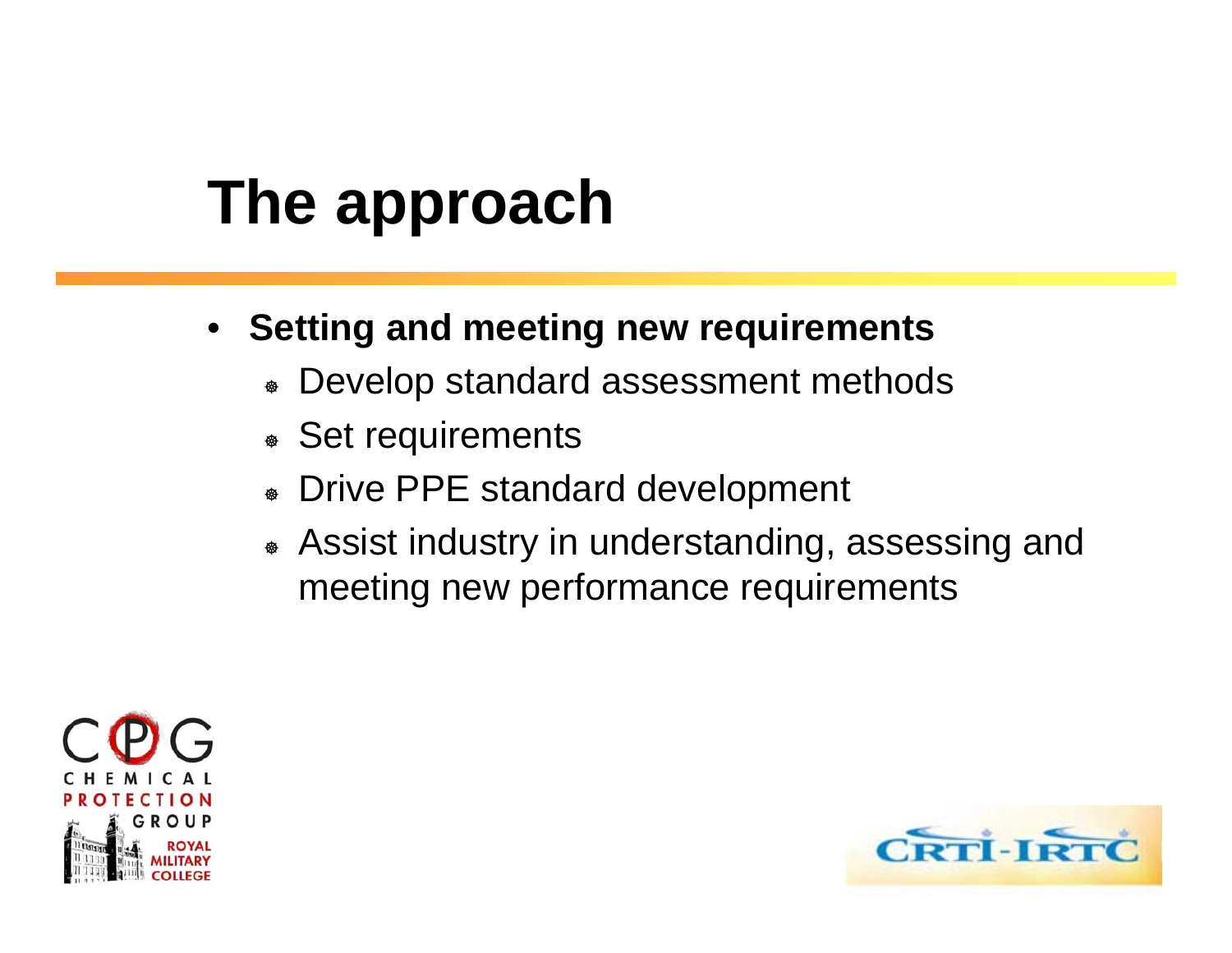#### **Standards development and guidance**

- • **Systematic approach to advice based on allhazards approach, operational requirements and reasonable maximum exposures**
- • **Initial emphasis is on practical advice for managing the situation in combination with PPE selection**





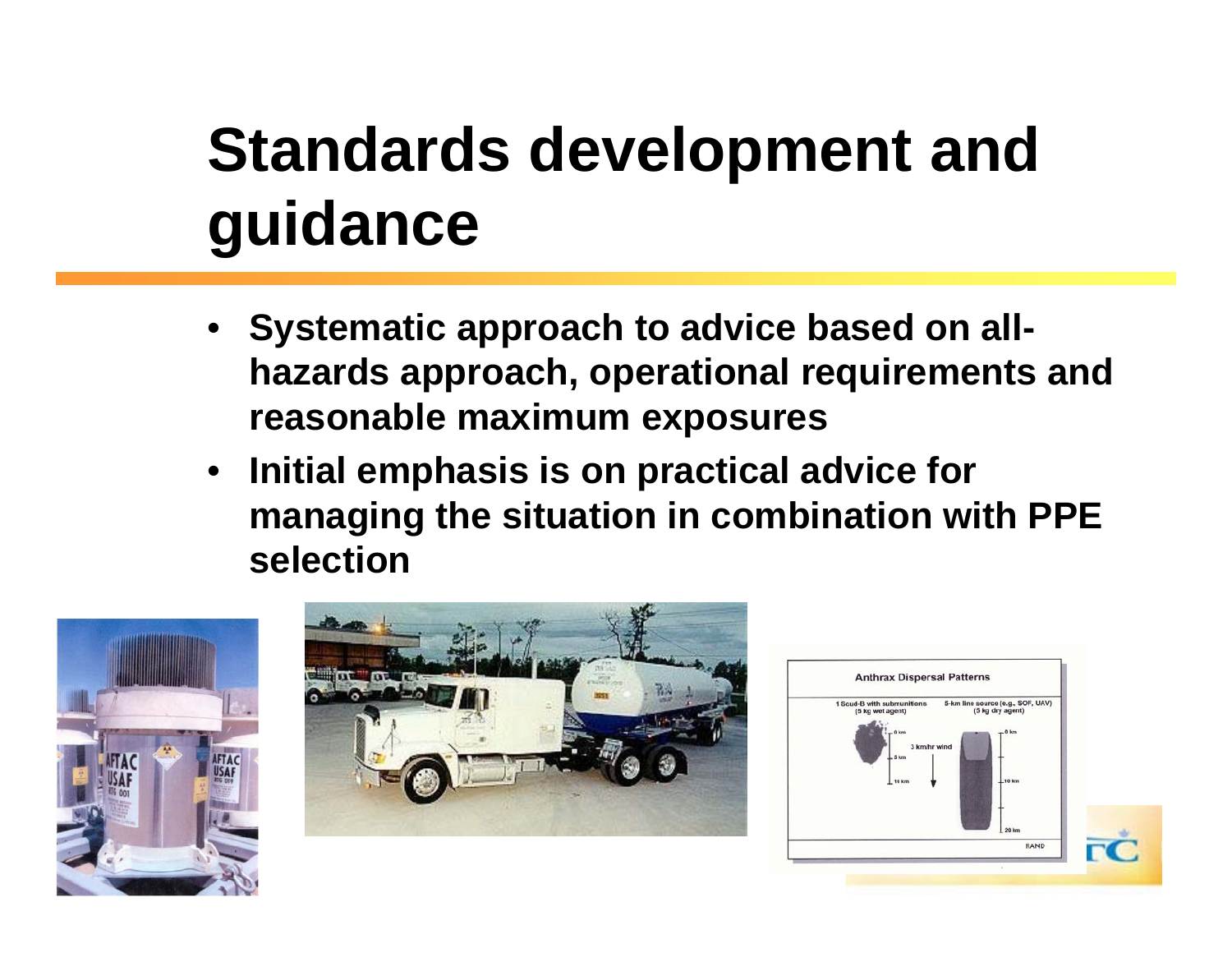#### **Scenario development and release modeling**

- **A variety of C, B, R scenarios have been developed and evaluated consistent with the Canadian environment**
	- **Include indoor, outdoor release and contagious** events
	- **Modeling of release events has been performed**





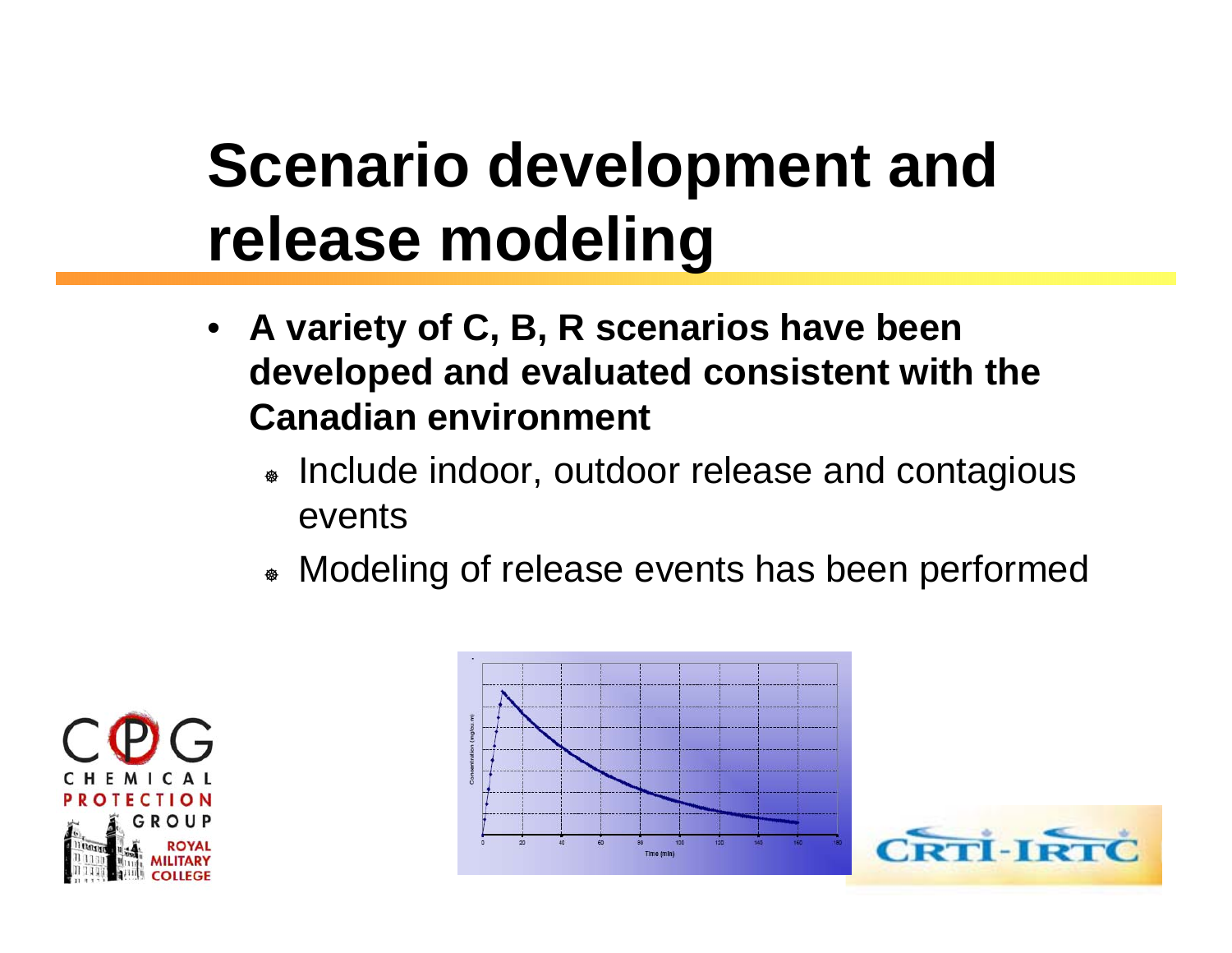## **Scenario development and release modeling**

- **Some basic initial assumptions:**
	- **Scenarios can be divided into those where a** limited release volume is likely, and those where large volume release is possible
		- Use ERG 2004 small vs large release guidelines for chemicals to assist in defining perimeters
	- Vast overkill is unlikely
	- Agents are most likely to be chosen for lethality potential



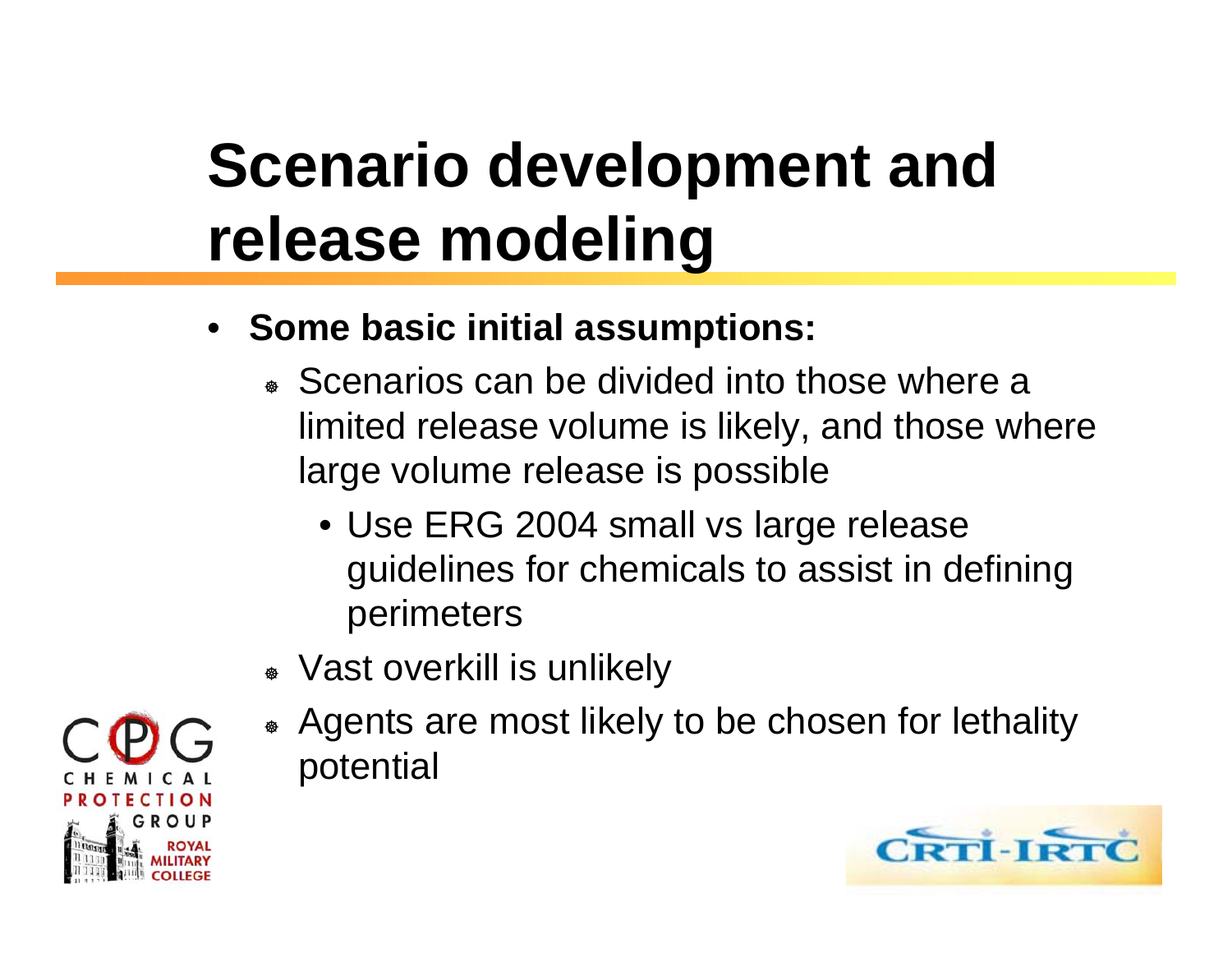#### **FR working zones**

 $\bullet$ **Based on ERG 2004 with some modifications**

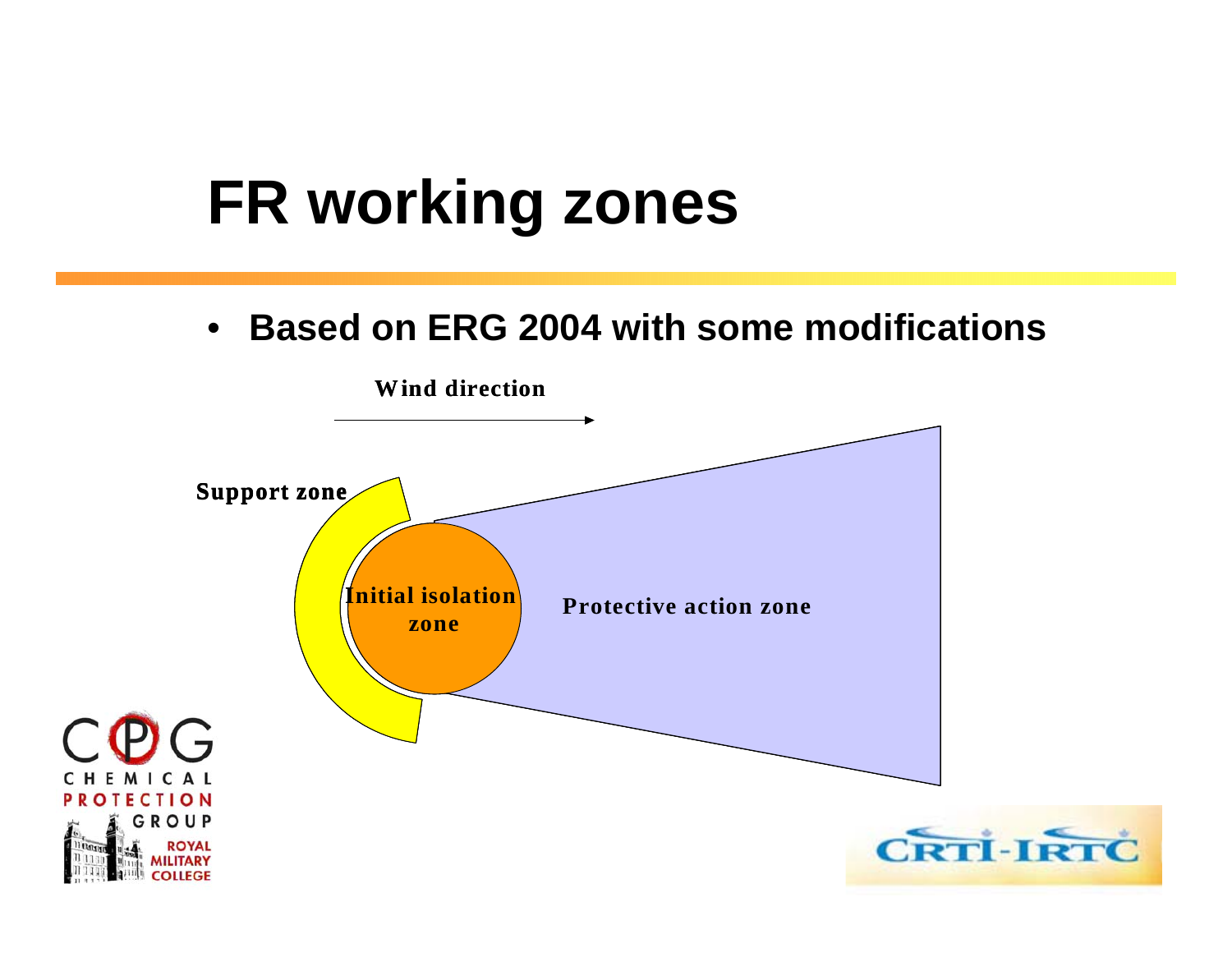

#### **Roles and responsibilities in a CBRN event**



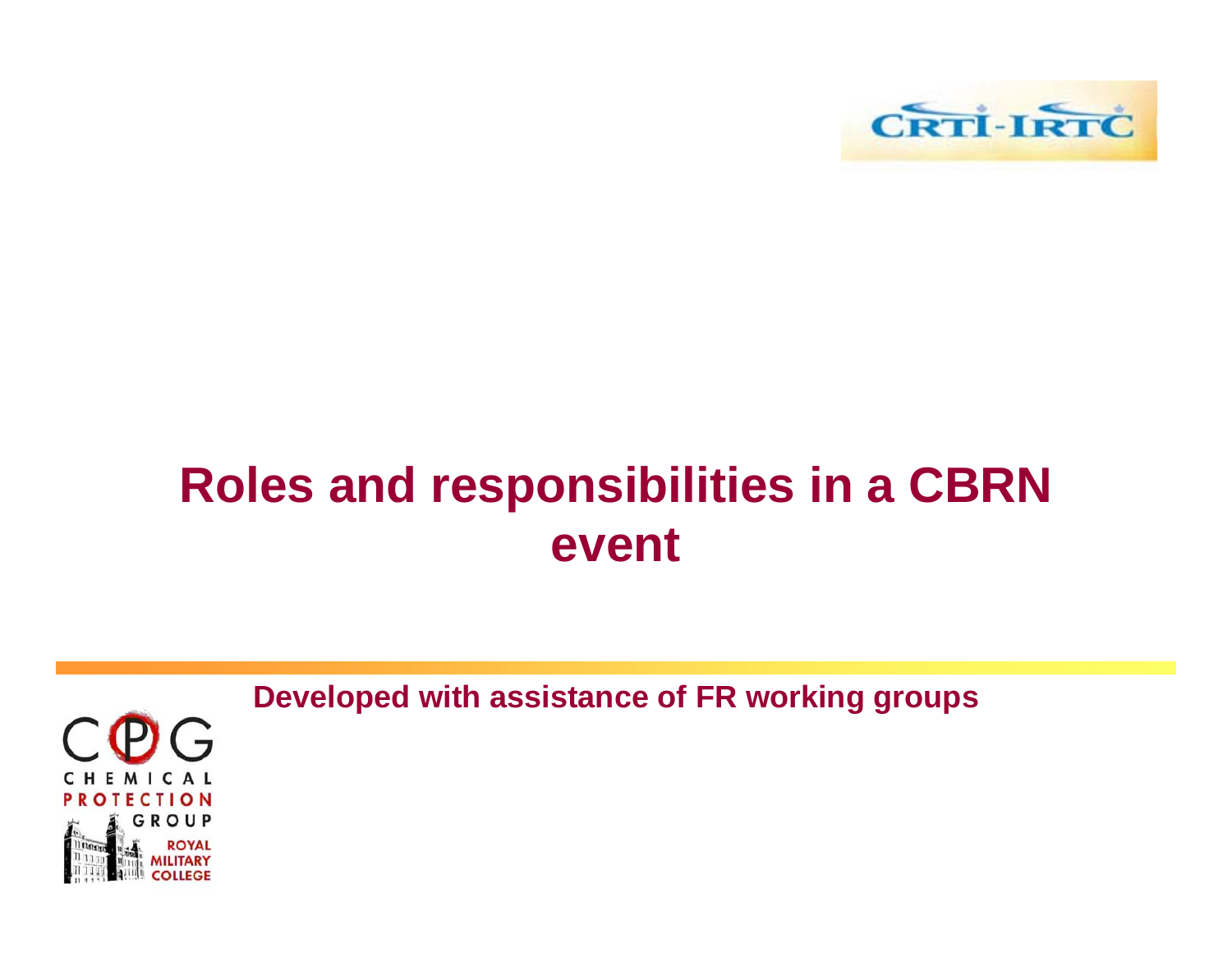| Service                                       | Type of event                                     | Duties: Rad              | Duties:<br>Chem            | Duties: Bio                        | Location of ops                                                                                           | Work<br>rate |
|-----------------------------------------------|---------------------------------------------------|--------------------------|----------------------------|------------------------------------|-----------------------------------------------------------------------------------------------------------|--------------|
| Hospital first<br>$receivers - Decon$<br>Team | $R, B, C$ indoor<br>release or outdoor<br>release | decon                    | decon                      | decon                              | outside hospital;<br>hospital located in<br>cold zone; exposure to Moderate<br>contaminated<br>casualties |              |
| Hospital first<br>receivers                   | R, B, C, indoor<br>release or outdoor<br>release  | treatment                | treatment                  | treatment                          | inside hospital:<br>hospital located in<br>cold zone                                                      | Moderate     |
| Hospital first<br>receivers                   | R, B, C, indoor<br>release or outdoor<br>release  | treatment                | treatment                  | treatment                          | inside hospital:<br>hospital located in<br>protective action zone                                         | Moderate     |
| Hospital first<br>receivers                   | Bio, contagious                                   |                          |                            | high<br>volume<br>normal<br>duties | protective action zone Moderate                                                                           |              |
| EMS, general<br>duty                          | R, B, C, indoor<br>release                        | $T, T \& T^2$            | $T, T \& T$                | T, T & T                           | cold zone perimeter of<br>event                                                                           | Moderate     |
| EMS, specialists                              | R, B, C, indoor<br>release                        | Rescue and<br>T, T & T   | Rescue and<br>$T, T$ & $T$ | Rescue and<br>$T, T \& T$          | isolation, support                                                                                        | Heavy        |
| EMS, general<br>$d$ uty                       | R, B, C, outdoor<br>release                       | T, T & T                 | $T, T \& T$                | $T, T \& T$                        | protective action zone                                                                                    | Moderate     |
| EMS, specialists                              | R, B, C, outdoor<br>release                       | treatment $\&$<br>rescue | treatment $\&$<br>rescue   | treatment $&$<br>rescue            | isolation, support,<br>protective action zone                                                             | Heavy        |
| EMS, general<br>$d$ uty                       | Bio, contagious                                   |                          |                            | high<br>volume<br>normal           | protective action zone   Moderate                                                                         |              |

#### • also performed for police, fire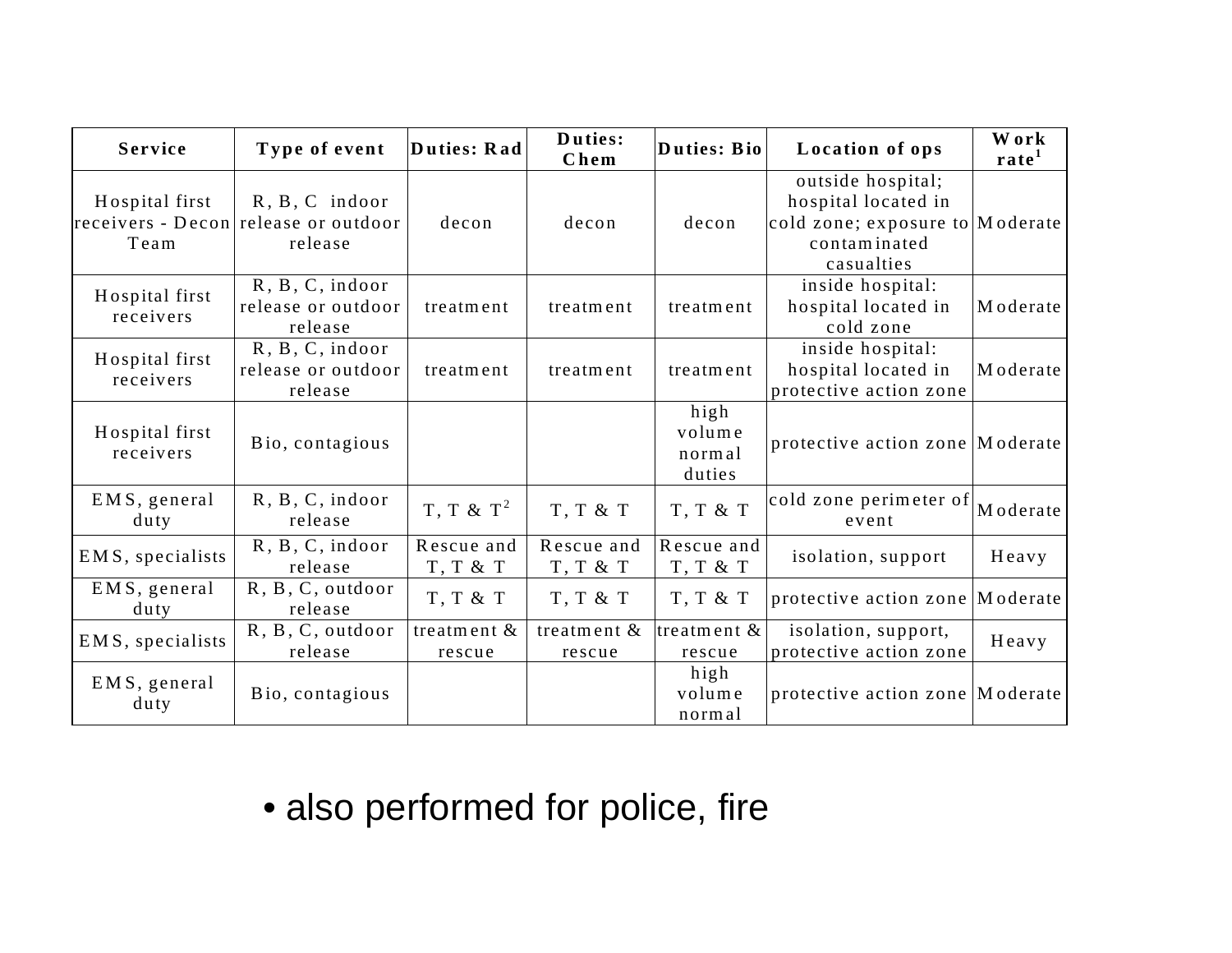

#### **Guidance on PPE use during release event**

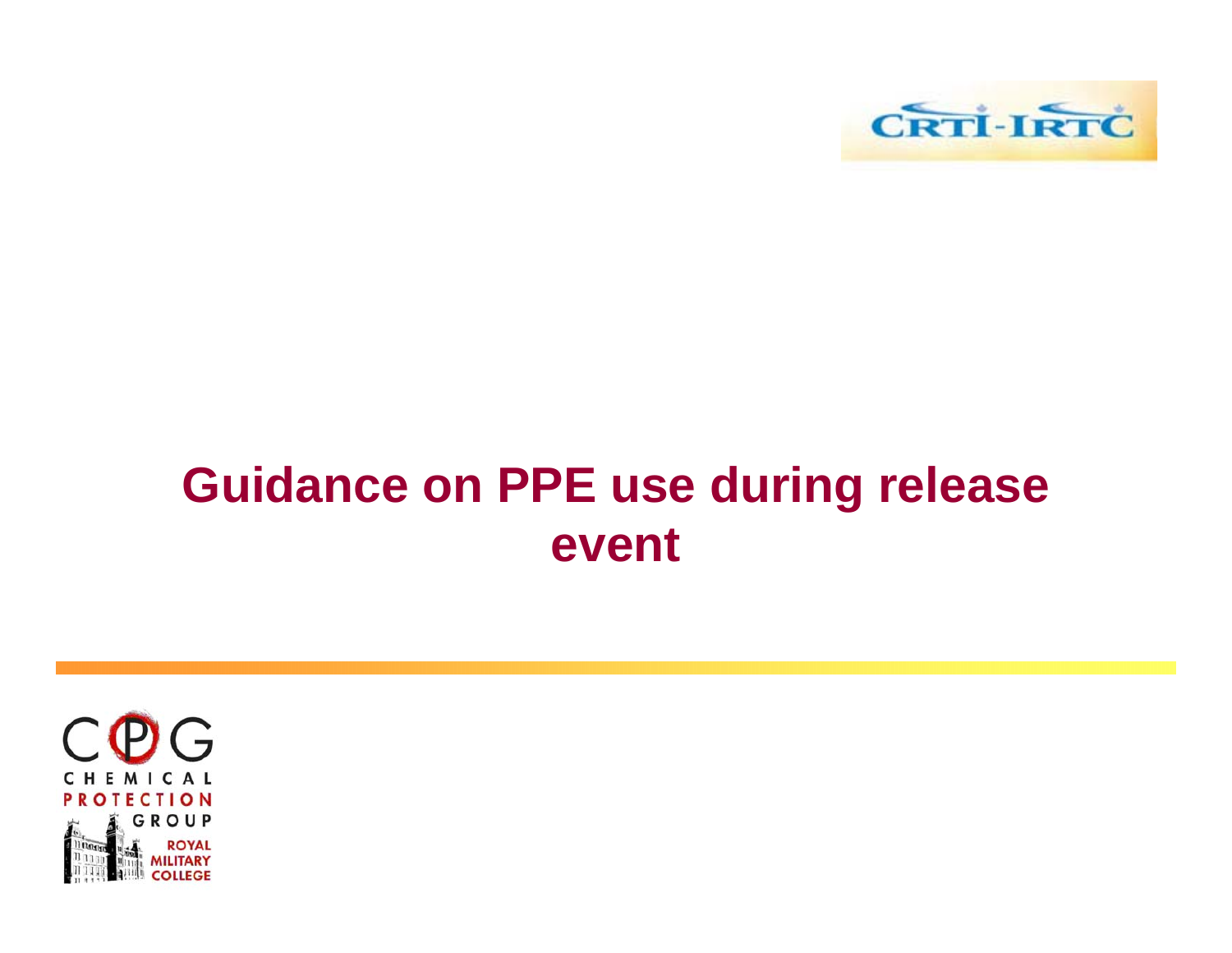#### **Major issues identified**

 $\bullet$  **Recognize differences between Hazmat and CBRN terrorism events**

| <b>Hazmat release event</b>                 | <b>CBRN</b> terrorism event                |  |  |  |
|---------------------------------------------|--------------------------------------------|--|--|--|
| Known substances, known amounts             | Unknown substances, unknown amounts        |  |  |  |
|                                             | (all hazards approach)                     |  |  |  |
| Toxicity variable, usually low to moderate  | Toxicity likely to be high                 |  |  |  |
| Primarily chemical, may<br>include          | Biological agents, including infectious    |  |  |  |
| radiological                                | materials, included                        |  |  |  |
| Often outdoor release with relatively small | More likely to be either indoor release or |  |  |  |
| area of effect                              | covering very large outdoor area           |  |  |  |
| Specific emergency plan in place            | Planning must be generic                   |  |  |  |
| Not targeted                                | Targeted location and timing, may<br>be    |  |  |  |
|                                             | weaponized for efficient delivery          |  |  |  |
| Usually not criminal event                  | Criminal event                             |  |  |  |
| Event may last hours to days                | Event may last hours to months             |  |  |  |



#### **Initial approach to event must be all-hazards**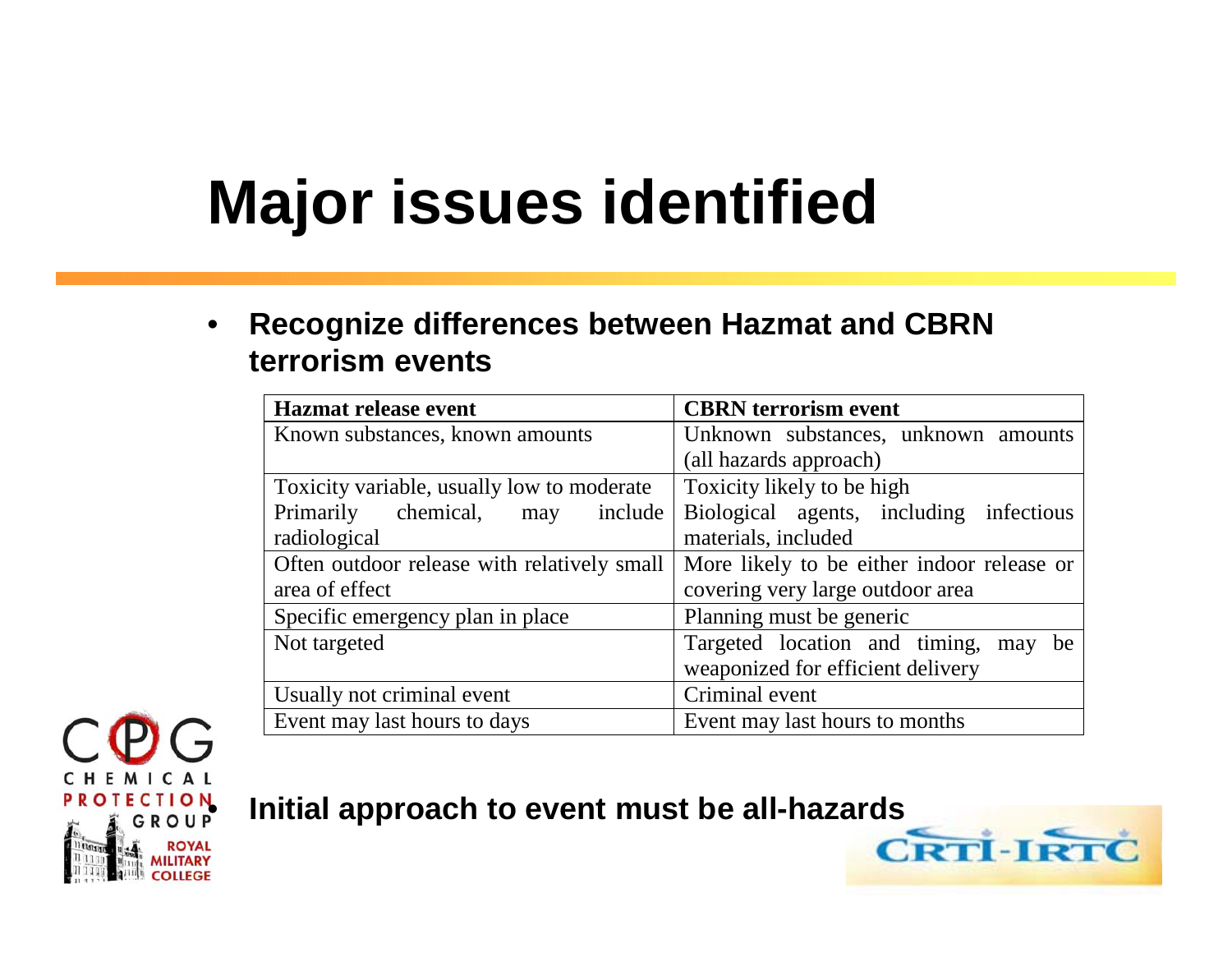## **Major issues identified: approach to scene**

- • **Approach to suspected unknown event from up to 3 km distance must include good respiratory protection for all responders**
	- Protective action zone and support zone may contain concentrations well above IDLH
	- ₩ Support zone at sufficient distance

**ROUF** 



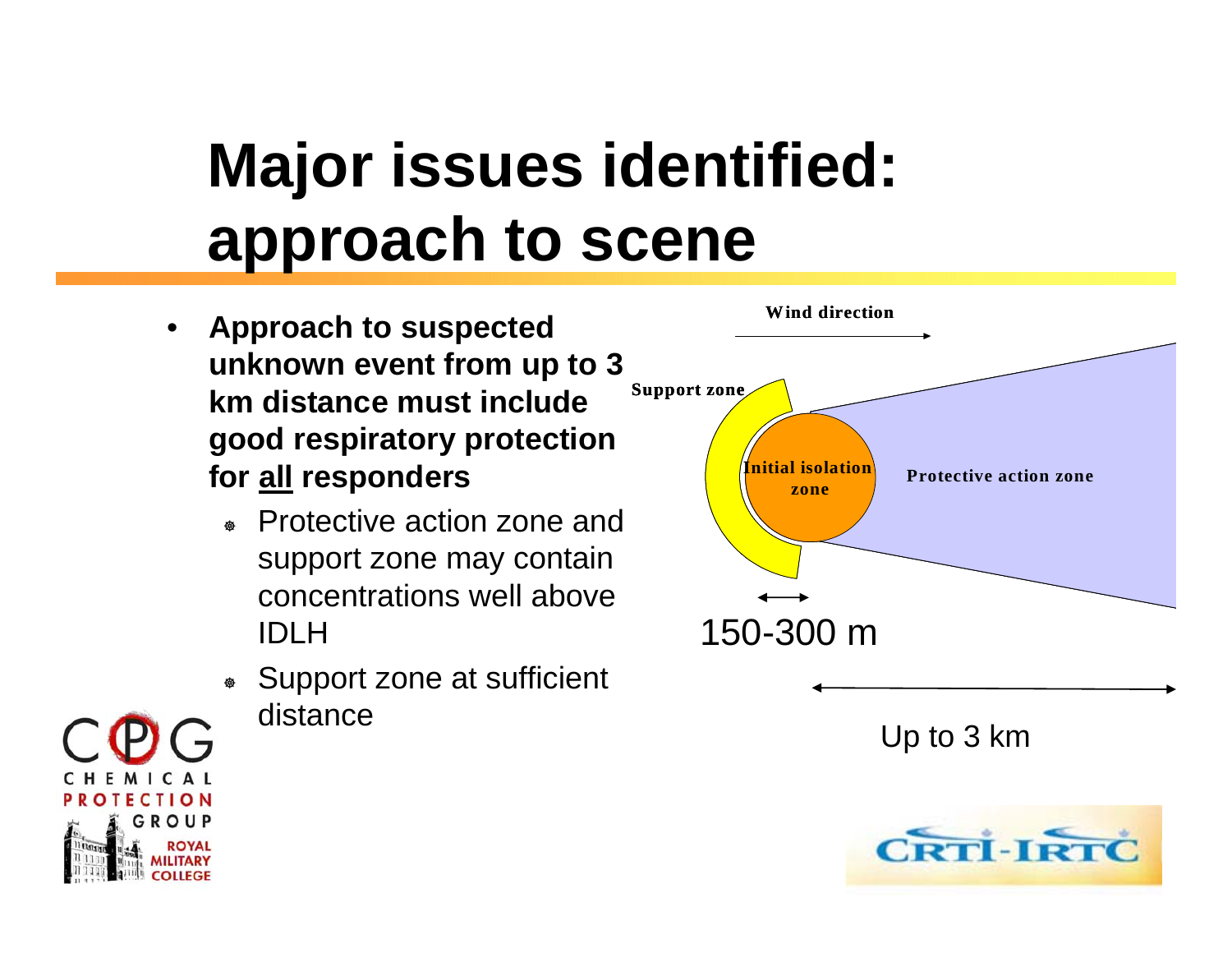#### **Major issues identified: characterization of event**

- • **Important to recognize scale/nature of event as soon as possible in order to choose appropriate protective levels**
	- **WEGE** Use appropriate indicators
	- **Look for vehicles, reservoirs, ground-level air** intakes which might indicate release of amounts larger than man-portable (200 kg)
	- **Number of serious casualties relative to number** exposed
	- **Bio or rad dissemination devices**



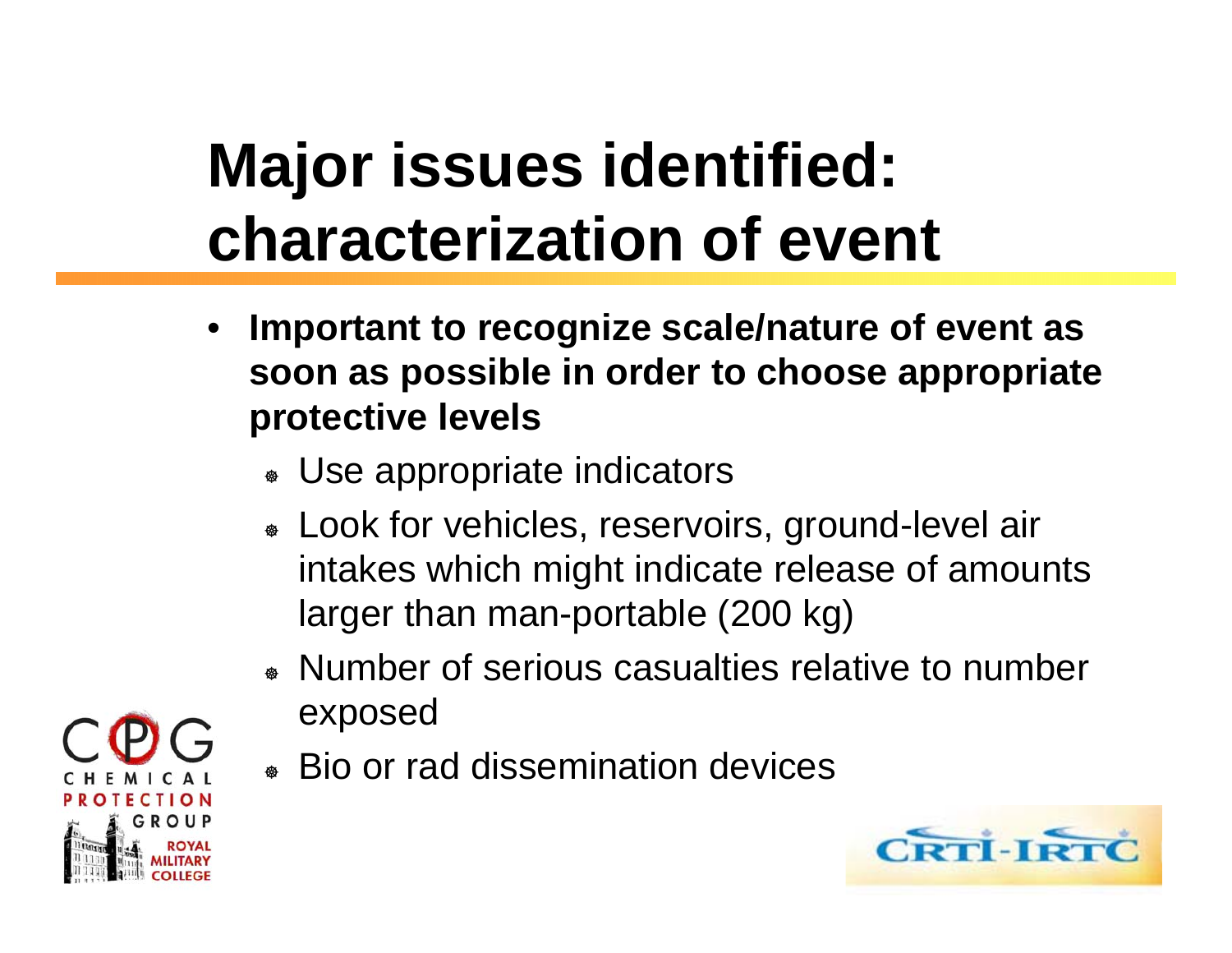#### **Decision tree for selection of PPE for CBRN events**



**ROTECTION** 

GROUP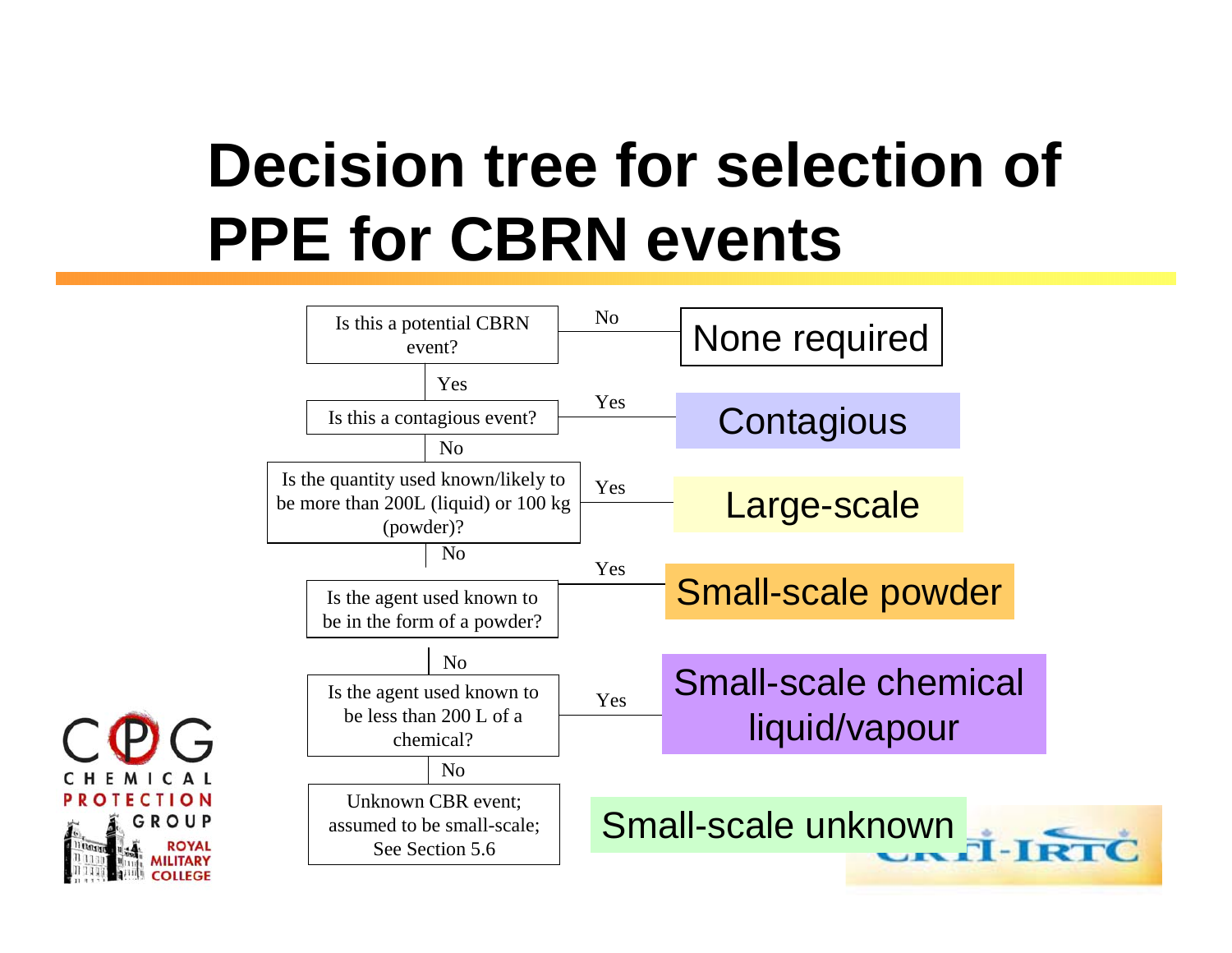#### **Setting protection requirements**

- •**Model dispersion based on type, size of release**
- **Select various categories of worst-case agents, based on toxicity, ability to penetrate protective systems**
- $\bullet$  **Establish acceptable exposure levels based on reasonable assumption of risk for single, acute exposure conditions**
- •**Understand responder roles and locations**



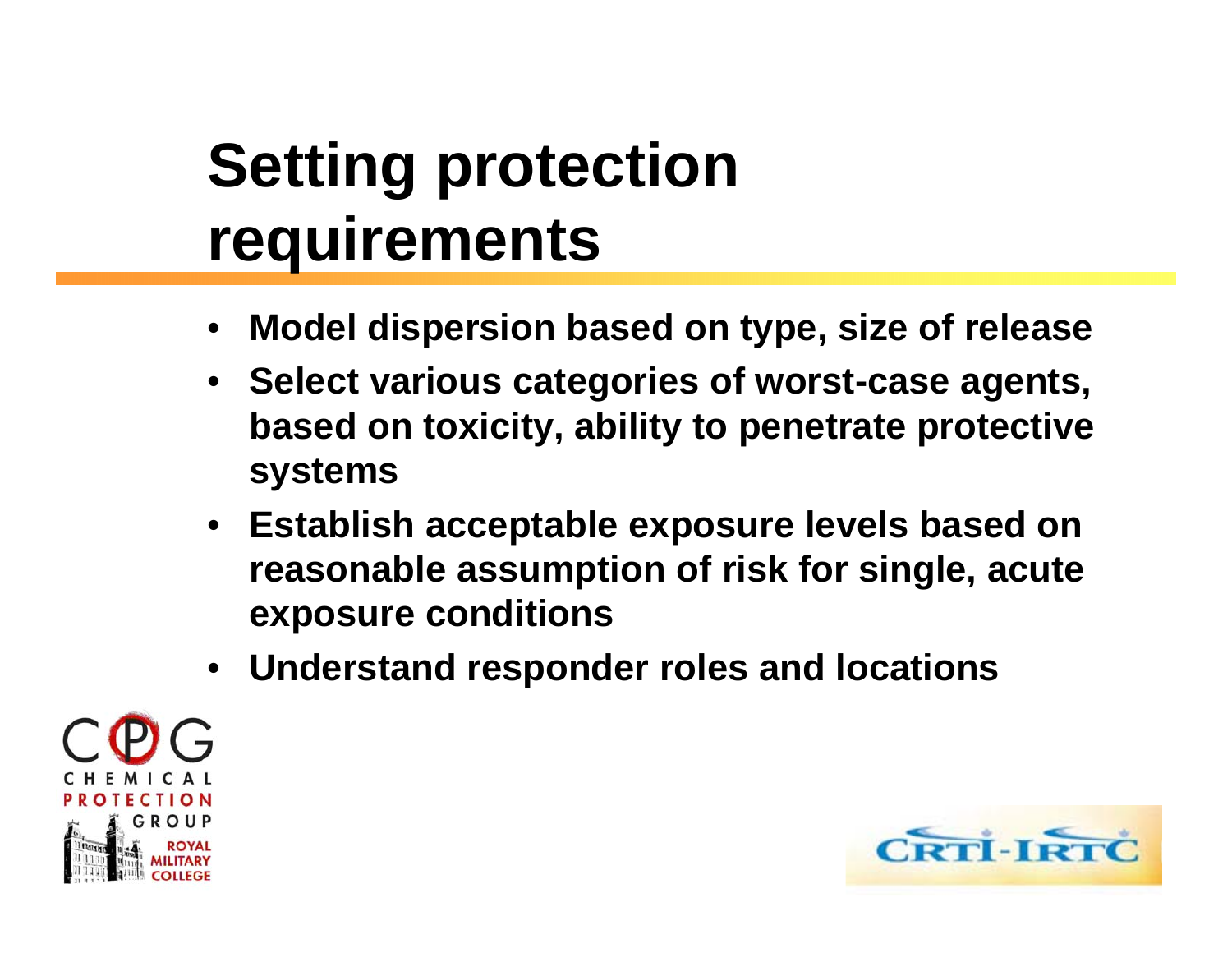#### **Guidance document**

- **Selection and use of personal protective equipment for the Canadian first responder to a CBRN terrorism event: Interim Guidance Document (Oct. 2005)**
	- <sup>●</sup> Found at

http://www.rmc.ca/academic/chem/research/crti/ projectreports\_e.html



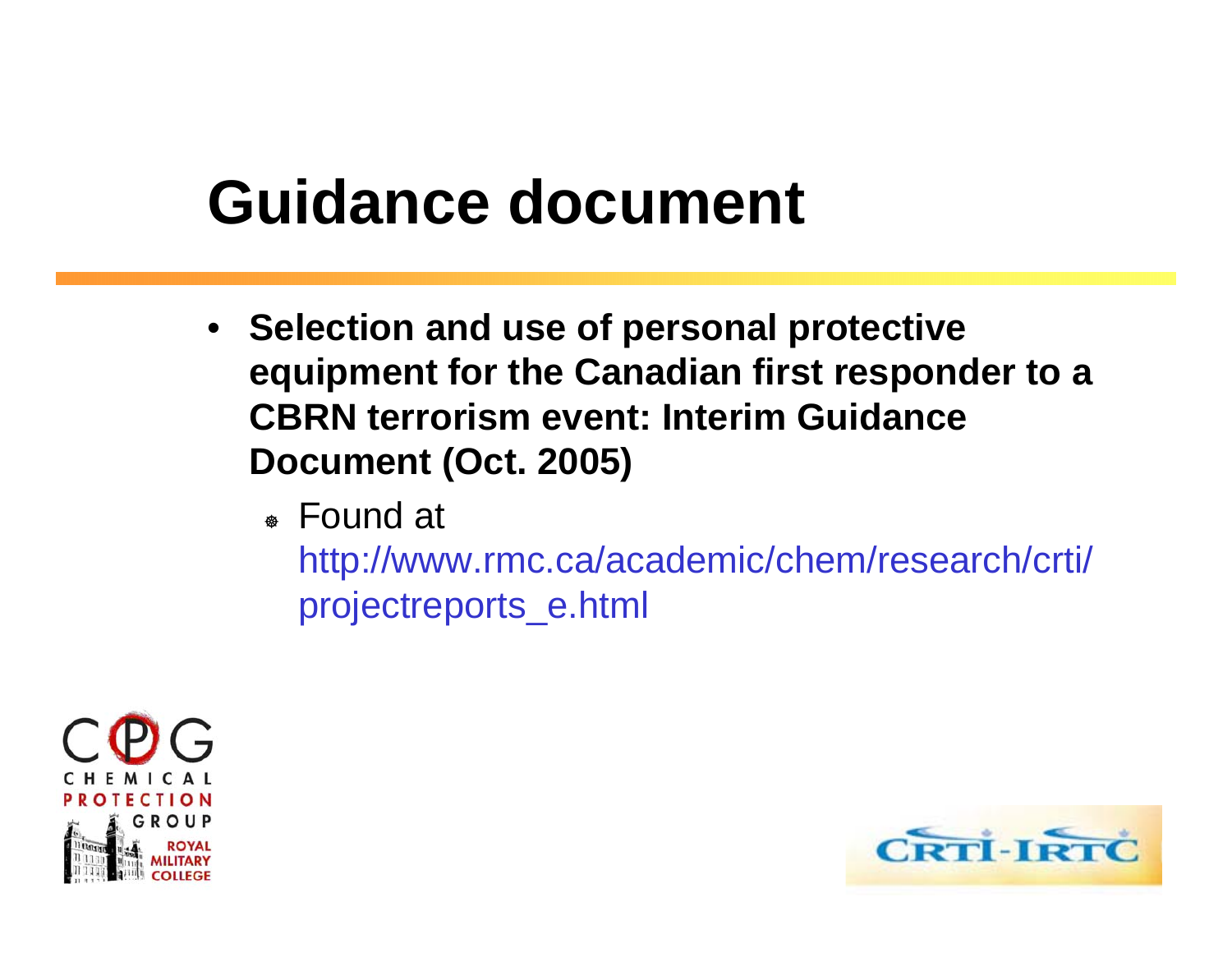|         | Table 2. I follow requirements for an unknown small-stale release event. |                                        |                      |                                  |                                               |
|---------|--------------------------------------------------------------------------|----------------------------------------|----------------------|----------------------------------|-----------------------------------------------|
| Event   | <b>PPE</b> class                                                         | <b>Zone/Protection</b>                 | <b>Suggested</b>     | <b>Relevant standards</b>        | <b>Other comments</b>                         |
|         |                                                                          | requirement                            | style                |                                  |                                               |
| Unknown | <b>RPD</b>                                                               | <b>Initial isolation zone: NIOSH</b>   | <b>SCBA</b>          | <b>CBRN</b><br><b>NIOSH</b>      | 30<br>minute<br>total<br>time<br>in           |
| small-  |                                                                          | <b>SCBA CBRN equivalent</b>            |                      | approved SCBA                    | isolation zone followed by                    |
| scale   |                                                                          | protection, SWPF of $>$                |                      |                                  | immediate decontamination.                    |
| release |                                                                          | 20,000                                 |                      |                                  |                                               |
|         | <b>DPE</b>                                                               | Initial isolation zone: NFPA           | Totally-             | NFPA 1991 (2005 edn)             | Full<br>skin<br>decontamination               |
|         |                                                                          | $1991$ (2005 edn) protection           | encapsulating        |                                  | should be implemented on exit                 |
|         |                                                                          |                                        | vapour tight         |                                  | to support zone after 30                      |
|         |                                                                          |                                        | (Level A) suit       |                                  | minutes.                                      |
|         | <b>RPD</b>                                                               | Support or protective action           | <b>SCBA</b>          | <b>NIOSH</b><br><b>CBRN</b>      | Use for several hours makes                   |
|         |                                                                          | zone: SWPF of $> 10,000$ and           |                      | approved SCBA                    | ASR/APR/PAPR<br>use<br>more                   |
|         |                                                                          | protection against 40,000              |                      |                                  | practical                                     |
|         |                                                                          | mg.min.m <sup>-3</sup> of chemicals of |                      |                                  | <b>ASR/APR/PAPR</b><br>N <sub>o</sub><br>have |
|         |                                                                          | most concern                           | Other ASR            | None                             | demonstrated to<br>have<br>been               |
|         |                                                                          |                                        | <b>APR or PAPR</b>   | None                             | required capability                           |
|         | <b>DPE</b>                                                               | Support or protective action           | Class 2<br><b>or</b> | (2006)<br><b>NFPA</b><br>1994    |                                               |
|         |                                                                          | zone: NFPA 1994 (2006 edn)             | similar              | edn), or NFPA 1971               |                                               |
|         |                                                                          | class 2 equivalent protection;         |                      | <b>CBRN</b><br>(2006)<br>$edn$ , |                                               |
|         |                                                                          | plus Class 2 shower test for           |                      | option, for firefighter          |                                               |
|         |                                                                          | decon role                             |                      | turnout gear                     |                                               |

**Table 2. Protection requirements for an unknown small-scale release event.**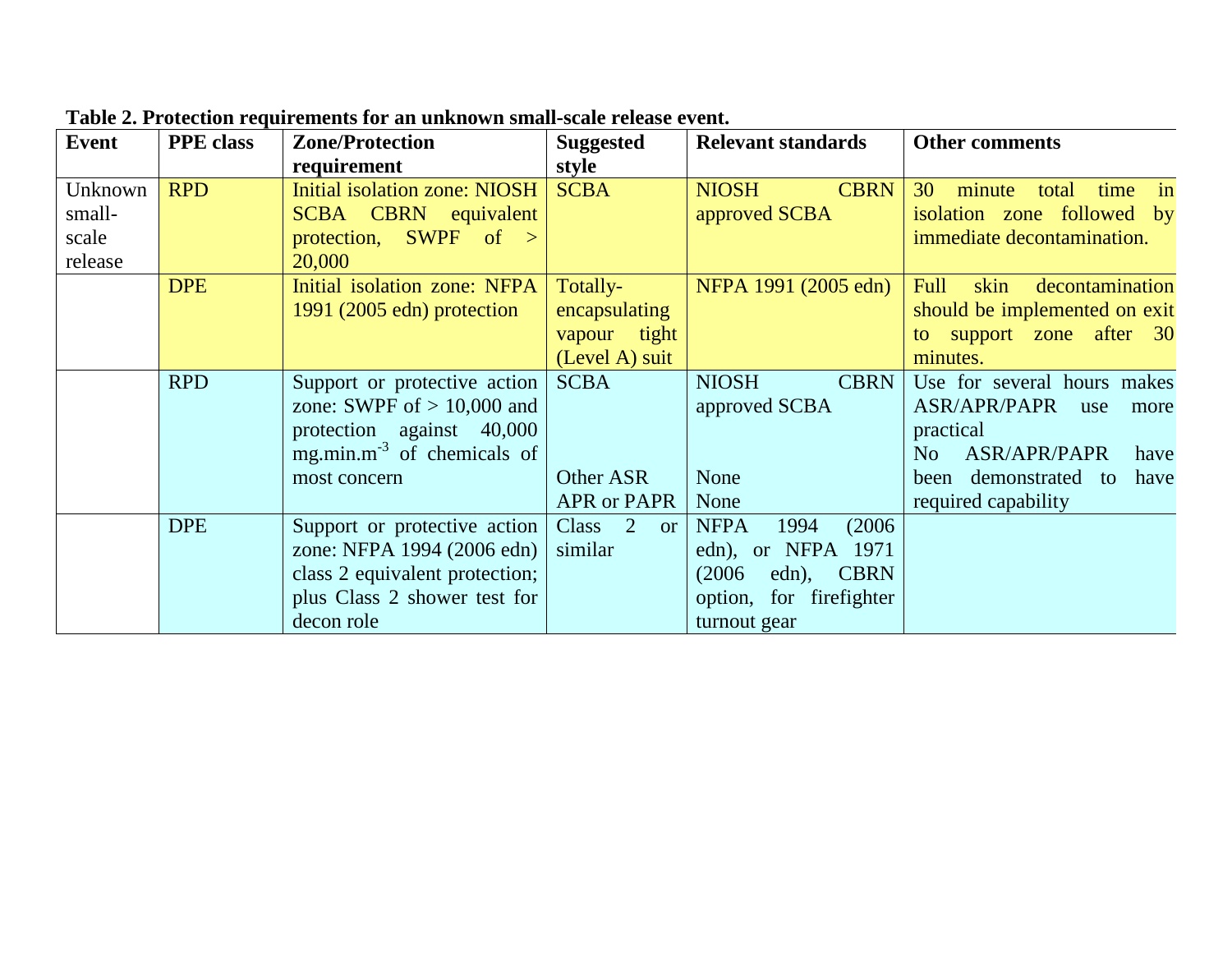## **Major issues identified: respiratory protection**

- • **CBRN-approved SCBA must be used in isolation zone until magnitude of event has been established**
- **If scale/nature of release can be estimated**
	- **If large-scale chemical released, then APR cannot** be used even in support/protective action zones
	- **If small-scale rad, bio incident, APR use is and is** possible in support zone/protective action zones
		- APR use may be possible in isolation zone if event identified as rad/bio



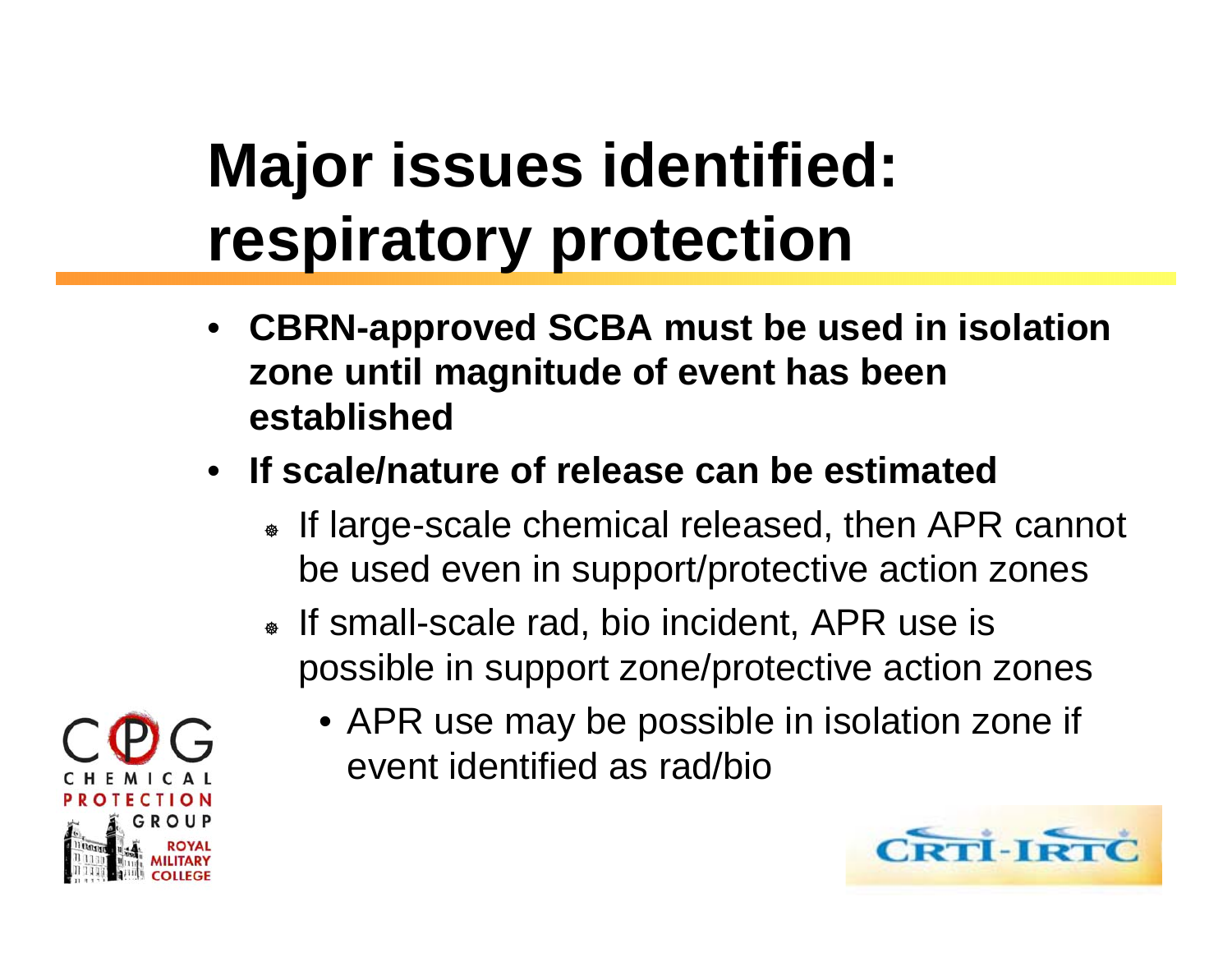## **Major issues identified: respiratory protection**

- • **Chemicals of concern have been identified against which NIOSH CBRN-approved or military air purifying respirators may not provide sufficient protection**
	- **Examadian standard should include requirements** for protection against these chemicals for smallscale events in support/protective action zones
	- **Existing active carbon systems are being** investigated for their performance
	- **Modeling is being performed in order to assist in** improved design
	- Plan to develop new APR cartridges

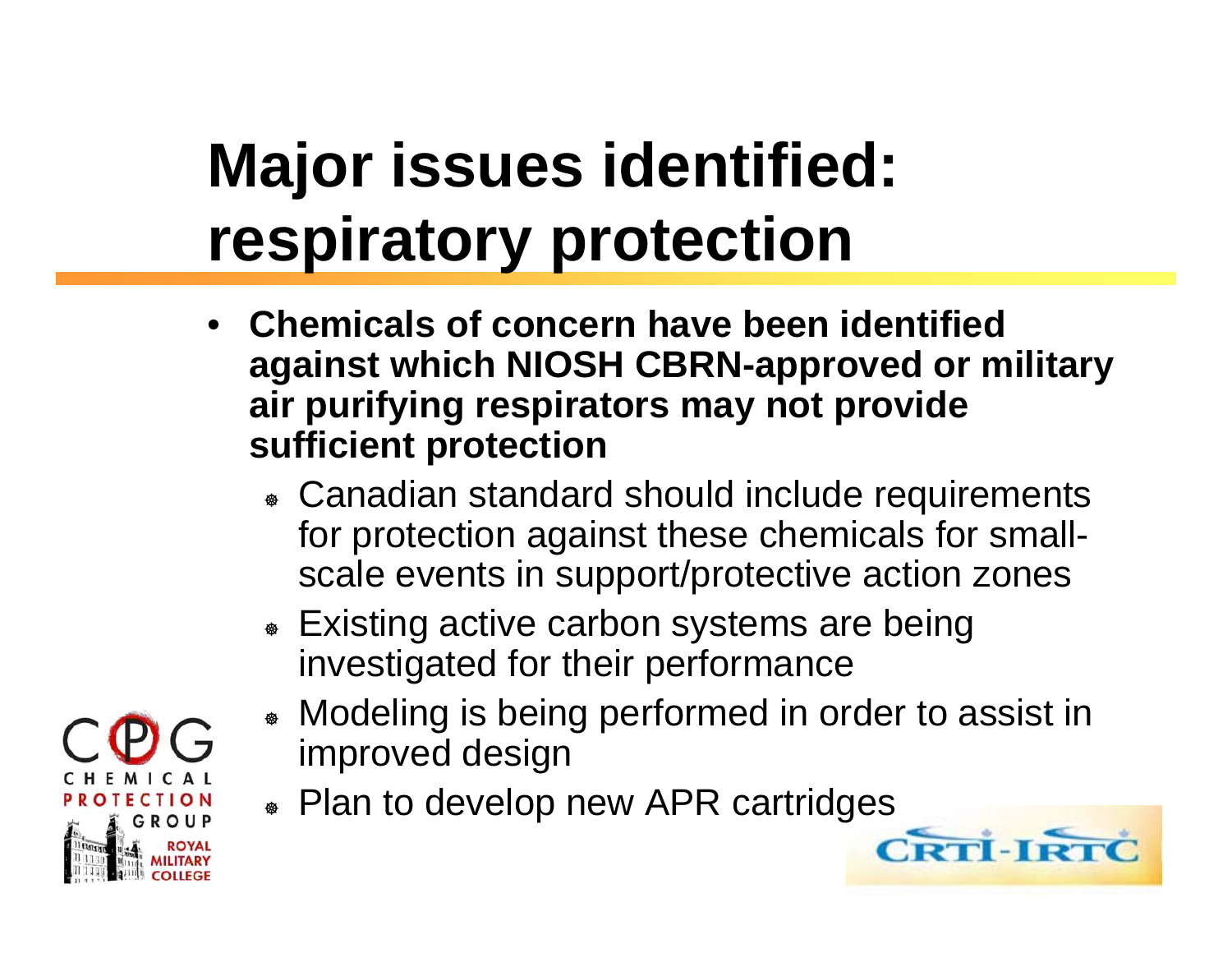# **Major issues identified: respiratory protection**

- • **Fitting of respirators and workplace protection factors have significant impact on ability of airpurifying respirators to provide adequate protection**
	- **EXA)** Procedure for rapid on-site fit-testing for fundamental fit of respirator using condensation nuclei counters has been developed
- • **Appropriate individual fit-testing for high protection levels is a requirement**
	- ₩ NIOSH CBRN APR requires laboratory PF of 2,000
	- ₩ Howev er higher PFs should be achievable/desirable during individual fit-testing

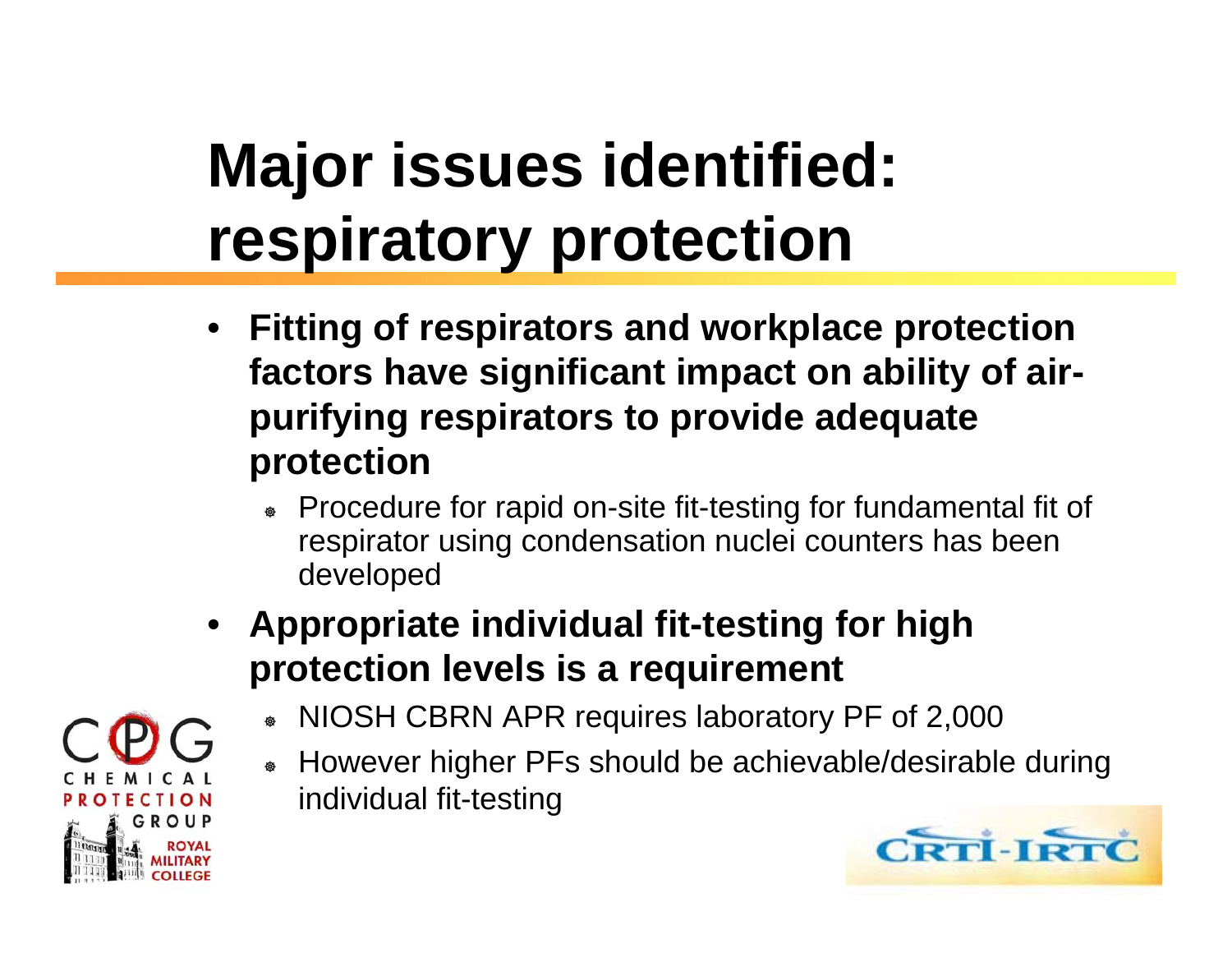## **Major issues identified: body protection**

- • **Have provided input to** *NFPA 1994 (2006 edn)* **and** *NFPA 1971 (2006 edn)* **in order to bring standards requirements more closely in line with types of chemical hazards and updated toxicity estimates, using MIST assessments for certification**
	- **EOCUS on hazmat/fire requirements**
	- **EXECOMFORT/burden specifications have been** improved
	- Still over-emphasis on "total" rather than "toxicologically relevant" protection
		- More information on dermally toxic chemicals **CRTI-IRTC** needed

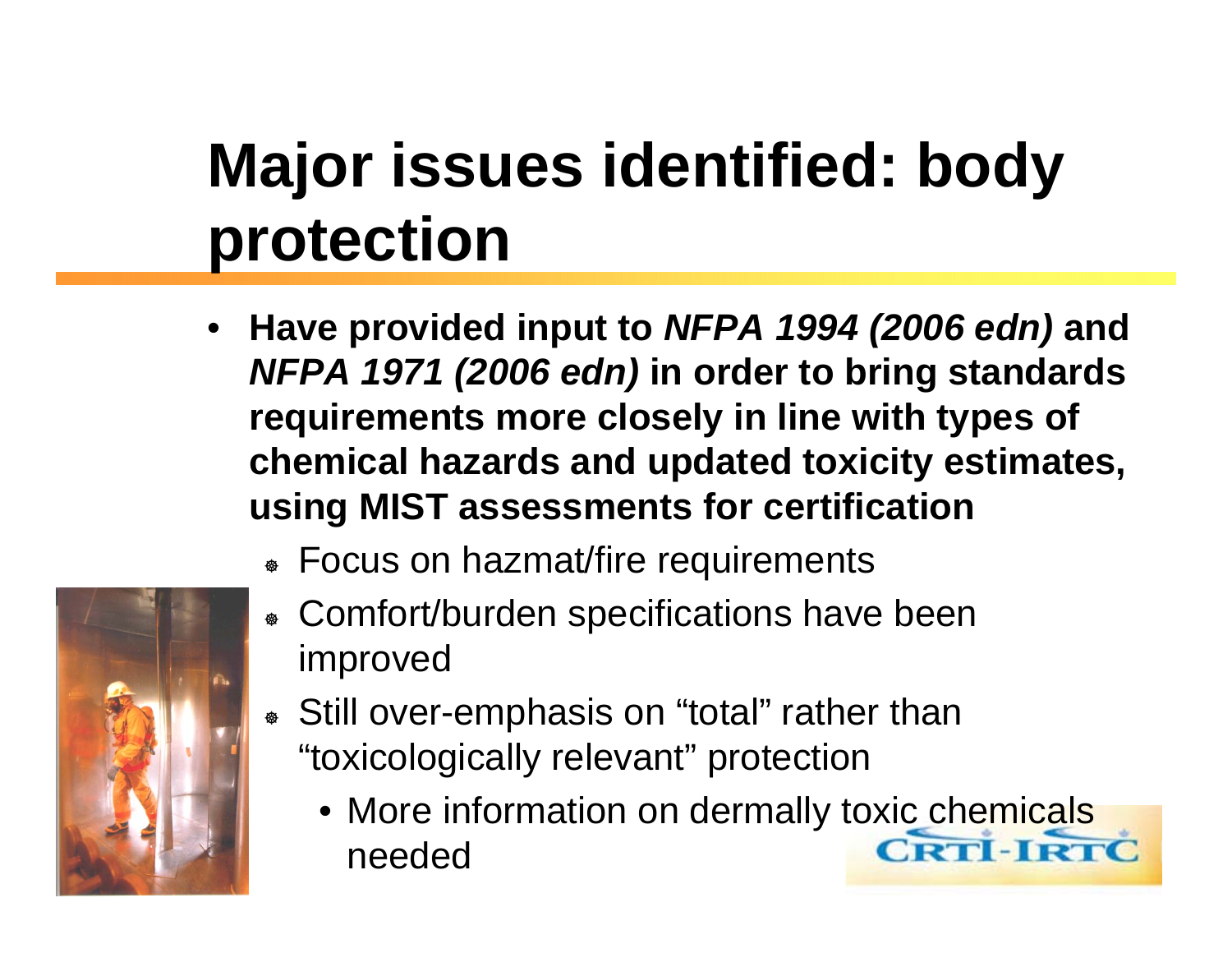#### **Major issues identified: body protection**

- **A number of garments for hazmat response and turnout gear for CBRN rescue are under development by industry and US government teams**
	- <sup>●</sup> are being evaluated against NFPA 1994 and 1971 (2006 edn) requirements



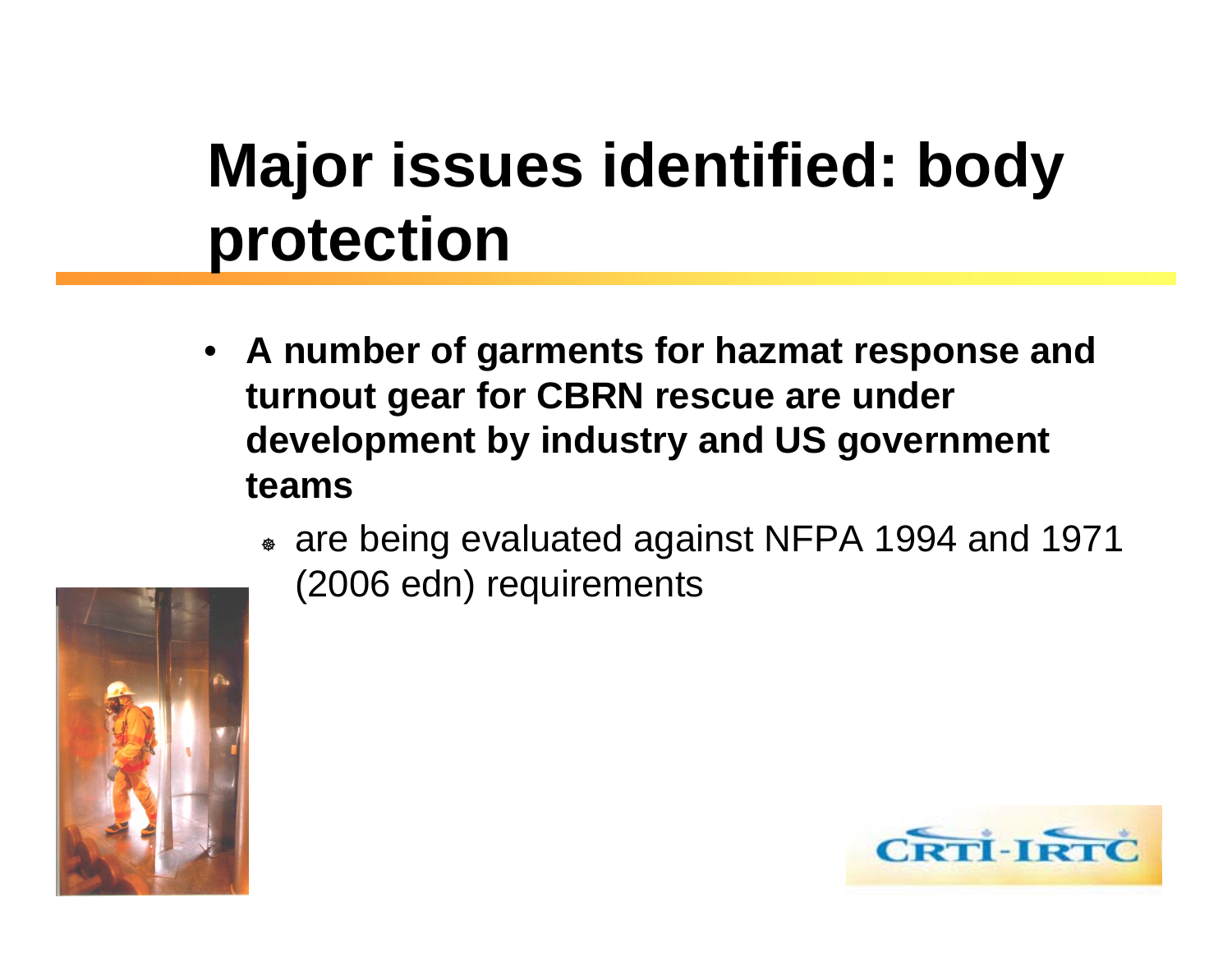## **Major issues identified: body protection**

- • **Garments certified against standard will not be available till 2006**
- • **Garments are particularly focused on isolation zone and decon team requirements**
- **Canadian standard is planned to include more classes of clothing**
	- **To ensure match between functional requirements** and minimal burden vs required protection for all categories



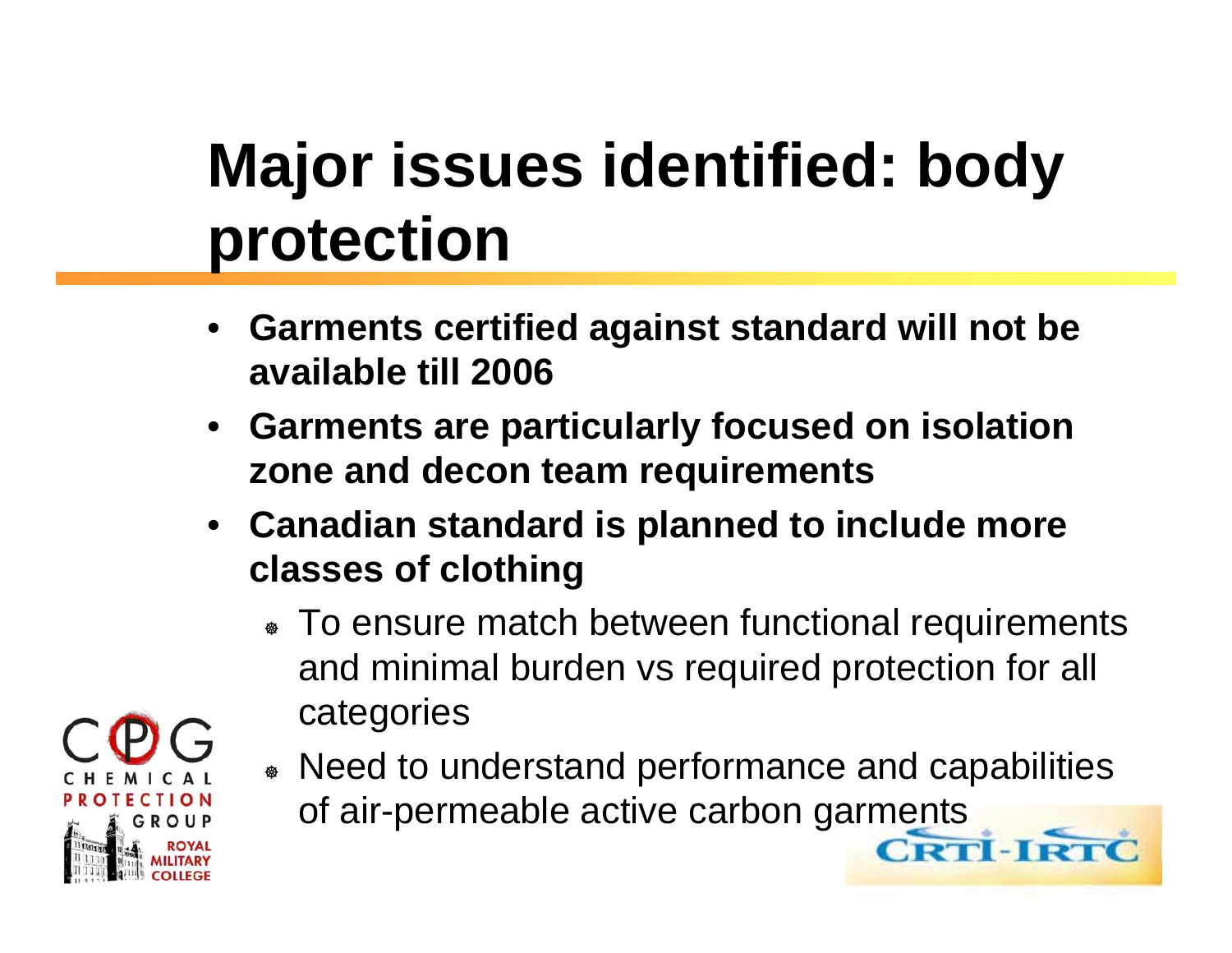#### **Major issues identified: systems integration**

- • **Systems should be certified with clothing and respirator worn together**
- • **Integration between respirator, clothing, specialized helmets is critical**
	- Current NIOSH approval procedures do not measure respiratory protection of system